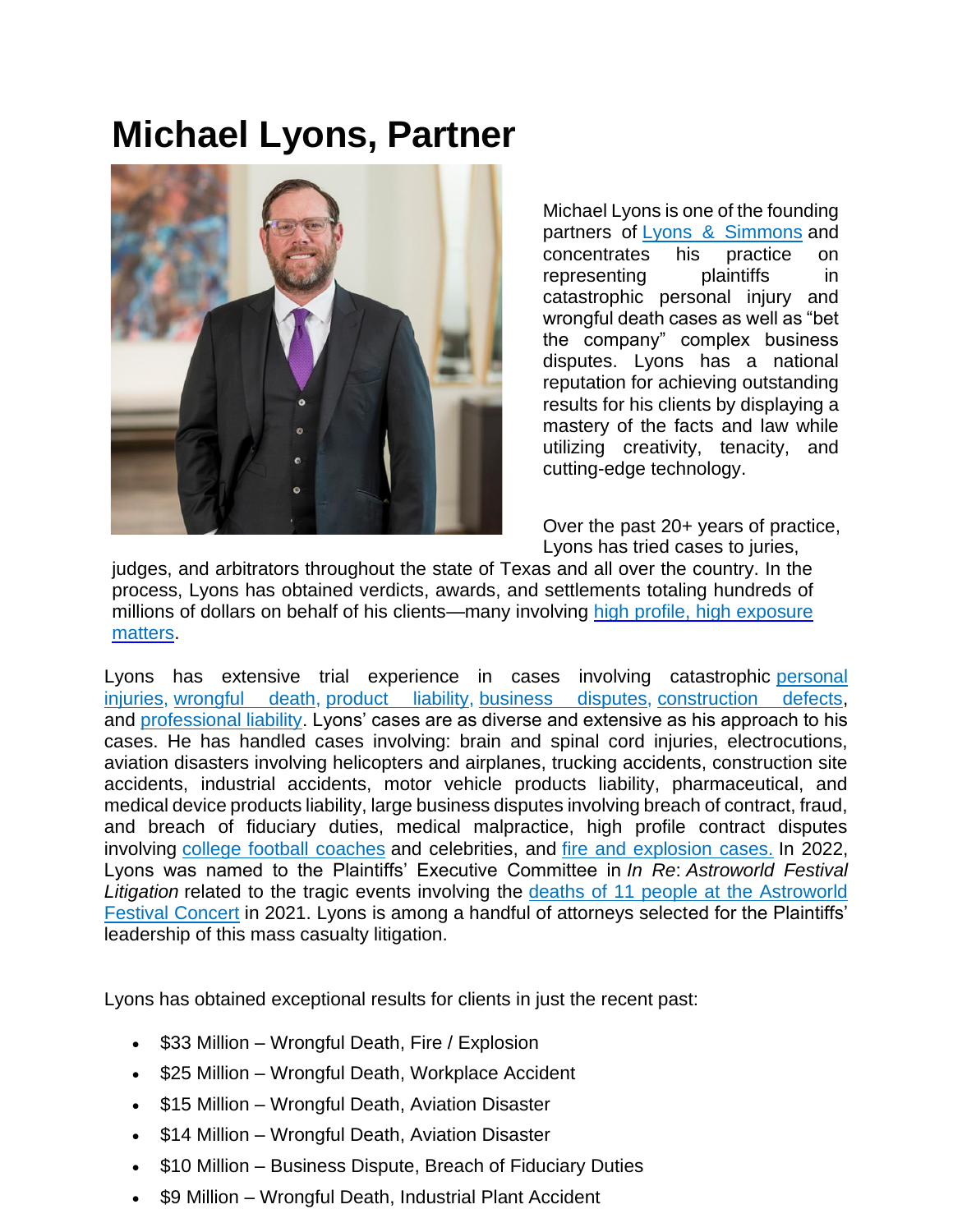- \$7 Million Burn Injuries, Defective Cell Phone / Lithium Ion Battery failure
- \$6 Million Negligent Supervision, Motor Vehicle Fatality
- \$6 Million Wrongful Death, Negligent Entrustment
- \$4 Million Mild Brain Injury, Trucking Accident
- \$4 Million Sexual Assault, Negligent Hiring / Supervision
- \$4 Million Wrongful Death, Rig Fire
- \$4 Million Wrongful Death, Fire / Explosion
- \$2.5 Million Breach of Contract, College Coach Contract Buyout

Lyons has earned the respect of his peers through the relentless pursuit of justice for his clients. In 2021, Lyons was honored by the Dallas Trial Lawyers' Association with the John Howie Award, which is given annually for the "courageous pursuit of justice in the face of adversity". Lyons was given the award, in part, for taking a very difficult liability case to trial in one of the most conservative venues in Texas that involved the deaths of three African American children. The verdict is believed to be the largest in history for a personal injury case in Midland County, Texas. Lyons has been recognized by The National Law Journal as one of the top lawyers in the country as a ["Trailblazer" award recipient.](https://www.lyons-simmons.com/our-blog/2020/may/trial-attorney-michael-lyons-named-a-legal-trail/) He has regularly appeared on Thomson Reuters Super Lawyers listing (2005, 2008-2022), including being selected among the Top 100 attorneys in Dallas/Fort Worth (2018-2022) and was selected as one of the Top 100 attorneys in the entire state of Texas (2022). He was named to the Lawdragon Top 500 Leading Plaintiff Consumer Lawyers list from 2020-2022. He was honored as a "Best Lawyer in Dallas" by D Magazine in 2005, 2011, 2013, 2015-2017, and 2019-2022 and is one of only a select few to receive the award for both personal injury and commercial litigation. Lyons has been recognized as a member of the Million Dollar and Multi-Million Dollar Advocates Forums, was named a Lifetime Achievement member of America's Top 100 Attorneys for Texas and was named among America's Top 100 High Stakes Litigators in North Texas for 2017-2022. He has attained an  $\frac{AV@}{A}$ [Preeminent™](https://www.martindale.com/ratings-and-reviews/) peer-review rating from Martindale-Hubbell consecutively for over a decade, signifying the highest level of professional excellence based upon peer-review evaluation from lawyers and judges who have observed his legal skill and ethical standards.

In addition to pursuing outstanding results on behalf of clients, Lyons has invested significant time in the service of his community as a leader within the Dallas Bar Association and as a leader in his community. In 2008 Lyons was recognized by Dallas CBS affiliate KTVT Channel 11 as a "Texan with Character" for his philanthropic work in the Dallas – Fort Worth Metroplex with children who were victims of abuse or neglect. In 2010, he was elected as a Fellow of the Dallas Bar Foundation, and in 2015, Lyons became a Fellow of the Texas Bar Foundation.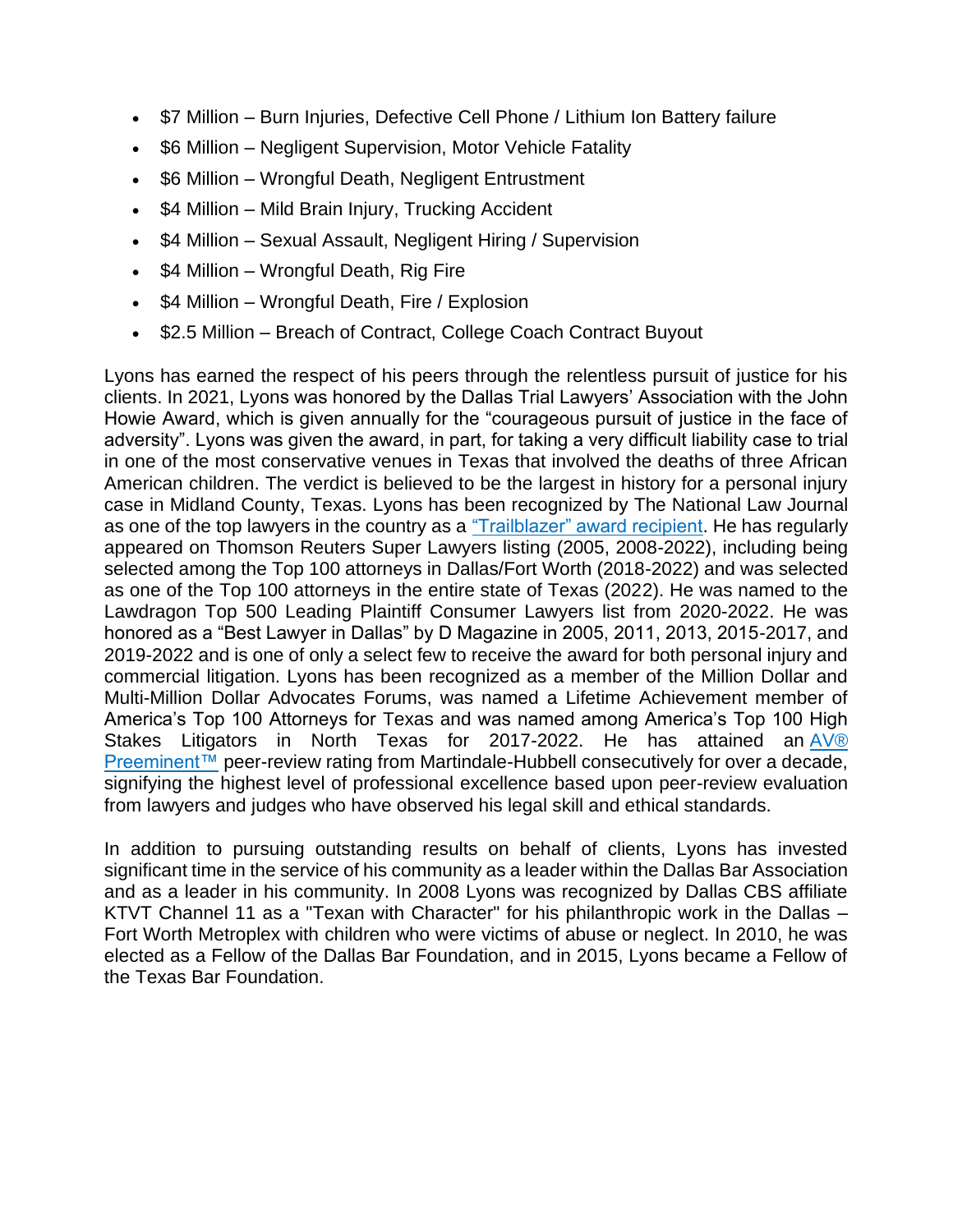#### **BAR ADMISSIONS**

- Texas
- New Mexico
- U.S. District Court, Northern District of Texas
- U.S. District Court, Southern District of Texas
- U.S. District Court, Eastern District of Texas
- U.S. District Court, Western District of Texas
- U.S. District Court, District of New Mexico

# **EDUCATION**

- South Texas College of Law
	- o J.D. *cum laude* 1999
	- o Honors: Order of the Lytae
	- o Law Review: Corporate Counsel Review, Assistant Editor
- The University of Texas
	- $O$  B.A. 1995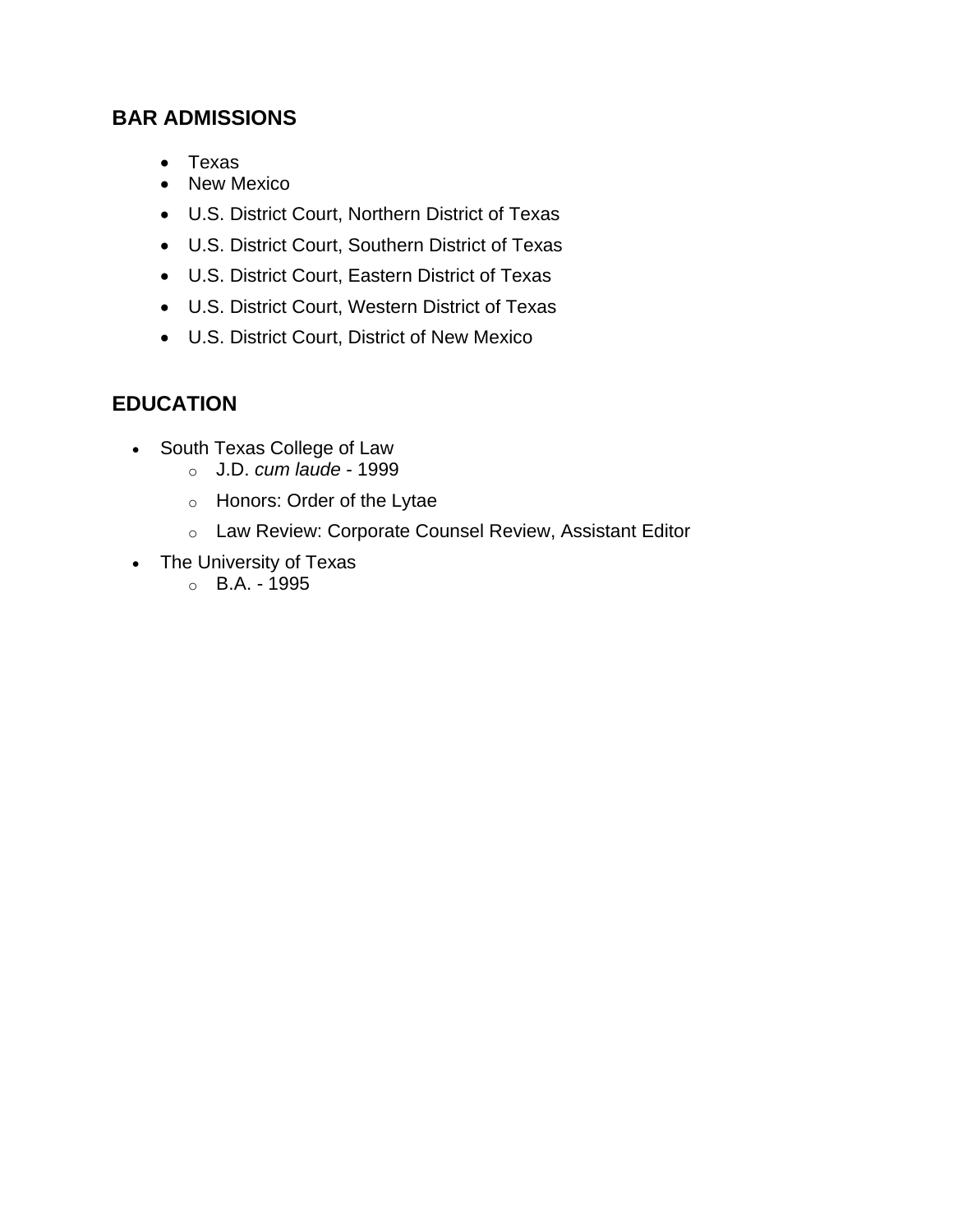# **REPRESENTATIVE CASES**

- Obtained a \$5.9 Million verdict in one of the most conservative venues in the state of Texas representing the largest verdict in a personal injury case in Midland County history.
- Obtained the largest combined settlement in history for the state of Oklahoma for a wrongful death case involving an adult wrongful death decedent.
- Following a trial, obtained a \$2.5MM judgment in representation of publicly traded company where physician group sued for \$2.6MM+ over alleged breach of management agreement. All claims were dismissed by the physician group and a judgment was awarded for the defendant company plus attorneys' fees.
- Obtained a successful settlement in complex business tort case involving \$500 million in alleged damages involving large aviation manufacturer and claims of breach of fiduciary duty, aiding and abetting, and conspiracy.
- Representation of hundreds of investors in complex securities action involving oil and gas investor scam resulting in \$21.5MM disgorgement order obtained by the Securities and Exchange Commission against the perpetrators and the investor clients receiving a collective 60% interest in the oil and gas company after the perpetrators were removed through successful appointment of a Ch.11 Trustee.
- Co-lead counsel where multi-million-dollar plaintiffs' verdict was obtained following several week trial involving catastrophic, disfigurement causing electric shock injuries in premises liability case.
- Obtained a \$2MM judgment against large, international insurance company stemming from improper denial of UIM claim involving wrongful death victim.
- Lead Plaintiffs' counsel in a multi-party commercial construction defect case involving large national general contractor, and complex engineering and design defect allegations. Resulted in a high-value settlement and one of the "Largest Texas Settlements" reported by Verdict Search in 2013.
- Representation of brain injury victim stemming from intoxicated and distracted driver of a commercial truck. Multi-million-dollar settlement obtained.
- Representation of the family of wrongful death victim involving negligent entrustment, hiring, retention and training. Multi-million-dollar settlement obtained.
- Tried multiple pharmaceutical product liability lawsuits to verdict involving claims for design and marketing defects in venues in Texas and throughout the United States.
- Following trial, obtained a substantial judgment for plaintiff surety in complex construction lien dispute between two national construction bond insurers.